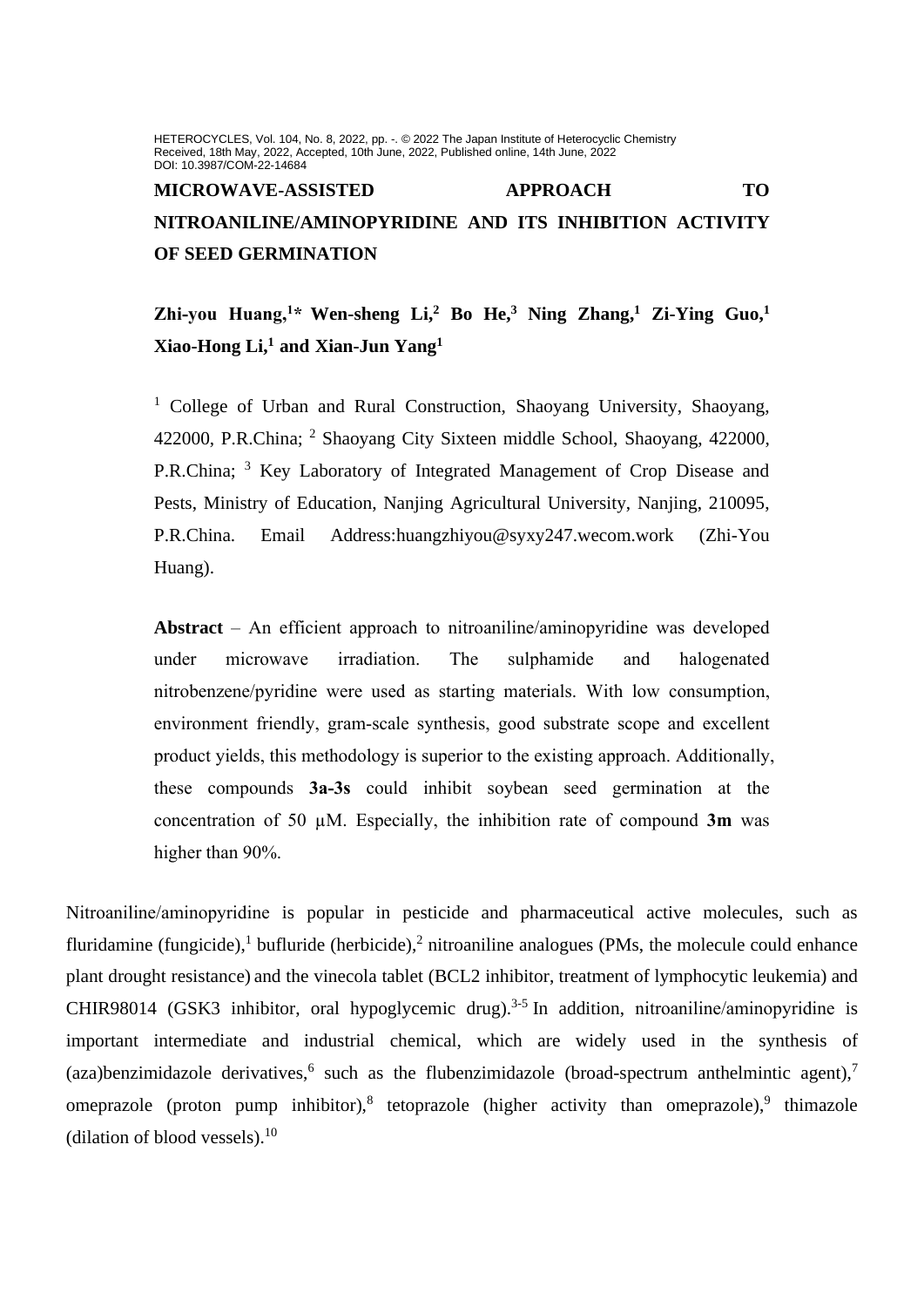Until now, the most common approaches to nitroaniline/aminopyridine are as follow: ① 7 equivalents of ammonia (**Scheme 1, 1a, 16h**),<sup>11</sup> or 20 equivalents of aqueous ammonia (1b, high temperature and pressure),<sup>12</sup> or 35-80 equivalents of aqueous ammonia were reacted with halogenated nitrobenzene  $(1c)$ ;<sup>13</sup>



**Figure 1.** The nitroaniline/aminopyridine and arylimidazole derivatives

 $\circled{2}$  Copper salt and 3 equivalents of aqueous ammonia  $(2a)^{14}$  or 1.2 equivalents of acetamidine hydrochloride were used (**2b**);<sup>15</sup> ③ Nitration of pyridine in the presence of mixed acid (**3a**) or the reaction of acetamidine hydrochloride, NaOH and 2-fluoro-3-nitropyridine were carried at 130 ℃ for 24 h (**3b**).16,17 It is obvious that these methodologies (**1a-1c, 2a**) cost much amination agent. Especially, in the method **1c**, the greatly excessive aqueous ammonia could be decomposed to irritant NH<sub>3</sub> which was detrimental to skin, respiratory tract and brain nerve. [What's](javascript:;) [worse,](javascript:;) nitration of mixed acid could produce a large amount of waste acid (**3a**). Additionally, these methodologies (**1a, 2a, 2b, 3a, 3b**) took a long time. Thus, it is extremely urgent to develop a method with low consumption, environment friendly, good substrate scope and simple operation. In our previous works, the microwave radiation was used to synthesize the abscisic acid analogues with high efficiency and yield.<sup>3,18,19</sup> Herein, we report a low-consumed and environment friendly microwave-assisted approach to nitroaniline/aminopyridine with excellent yields and broad substrate scope. Significantly, the inhibition rate of compound **3m** on soybean seed germination was higher than 90%.



**Scheme 1.** Selected methods to synthesize nitroaniline/aminopyridine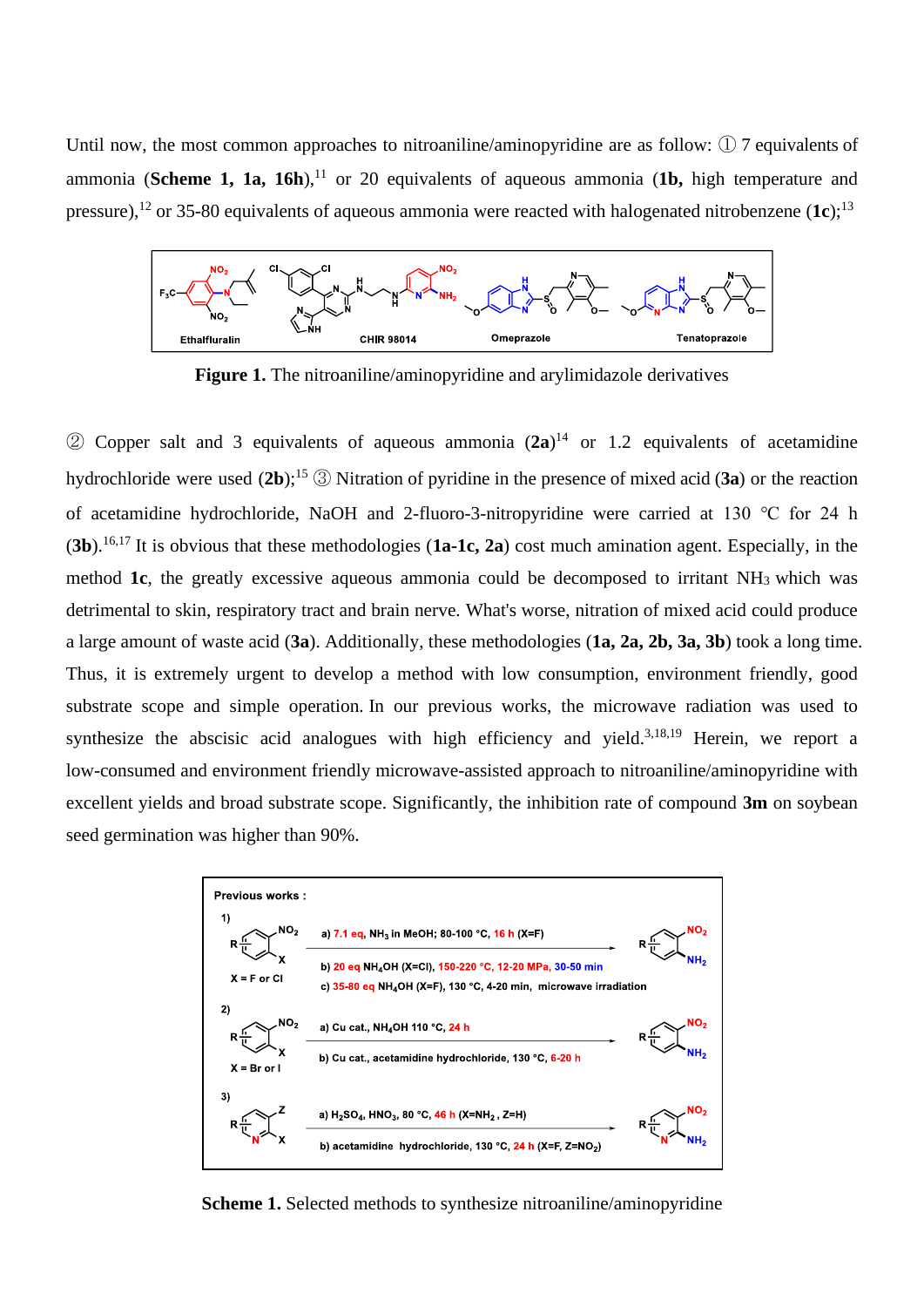Although the conversion of halogenated nitrobenzene to nitroaniline/aminopyridine is known, it is still great challenge to find the optimum conditions to perform microwave-assisted approach which the sulphamide was used. For our initial researches, the reaction of 1-fluoro-2-nitrobenzene (**1a**) and sulphamide (2) in the presence of  $K_2CO_3$  under microwave irradiation was chosen as a benchmark reaction (**Table 1**). To our surprise, 35% of **3a** was obtained with a temperature of 100 °C in 10 minutes (**Table 1, entry 1**). While, the starting material **1a** was remained. Therefore, in order to improve the yield, the reaction temperature was enhanced. Thus, the yield of **3a** was increased with an increase of temperature (**Entries 1-5**). Also, the ratio of **2** to **1a** is 1.3:1, which gave the better result (**Entries 4, 6-9**).

|                 |           | NO <sub>2</sub>   | $\overline{0}$          | <b>Base</b>                              | NO <sub>2</sub> |                            |
|-----------------|-----------|-------------------|-------------------------|------------------------------------------|-----------------|----------------------------|
|                 |           |                   | $H_2N \frac{S}{O} NH_2$ | T, t                                     | NH <sub>2</sub> |                            |
|                 |           | 1a                | $\mathbf 2$             |                                          | 3a              |                            |
| Entry           | $T/$ (°C) | $n(1a)$ :<br>n(2) | t/(min)                 | Base                                     | Solvent         | Yield (3a)<br>$/$ % $^{b}$ |
| $\mathbf{1}$    | 100       | 1:1               | 10                      | $K_2CO_3(3.0 \text{ eq})$                | <b>DMF</b>      | 35                         |
| $\overline{2}$  | 110       | 1:1               | 10                      | $K_2CO_3(3.0 \text{ eq})$                | <b>DMF</b>      | 46                         |
| 3               | 120       | 1:1               | 10                      | $K_2CO_3(3.0 \text{ eq})$                | <b>DMF</b>      | 64                         |
| $\overline{4}$  | 130       | 1:1               | 10                      | $K_2CO_3(3.0 \text{ eq})$                | <b>DMF</b>      | 73                         |
| 5               | 140       | 1:1               | 10                      | $K_2CO_3(3.0 \text{ eq})$                | <b>DMF</b>      | 73                         |
| 6               | 130       | 1:1.1             | 10                      | $K_2CO_3(3.0 \text{ eq})$                | <b>DMF</b>      | 79                         |
| $\overline{7}$  | 130       | 1:1.2             | 10                      | $K_2CO_3(3.0 \text{ eq})$                | <b>DMF</b>      | 85                         |
| 8               | 130       | 1:1.3             | 10                      | $K_2CO_3(3.0 \text{ eq})$                | <b>DMF</b>      | 91                         |
| 9               | 130       | 1:1.5             | 10                      | $K_2CO_3(3.0 \text{ eq})$                | <b>DMF</b>      | 91                         |
| 10              | 130       | 1:1.3             | 15                      | $K_2CO_3(3.0 \text{ eq})$                | <b>DMF</b>      | 94                         |
| 11              | 130       | 1:1.3             | 20                      | $K_2CO_3(3.0 \text{ eq})$                | <b>DMF</b>      | 94                         |
| 12              | 130       | 1:1.3             | 15                      | $K_3PO_4(3.0 \text{ eq})$                | <b>DMF</b>      | 73                         |
| 13              | 130       | 1:1.3             | 15                      | Na <sub>2</sub> CO <sub>3</sub> (3.0 eq) | <b>DMF</b>      | 81                         |
| 14              | 130       | 1:1.3             | 15                      | $Cs_2CO_3(3.0 \text{ eq})$               | <b>DMF</b>      | 86                         |
| 15              | 130       | 1:1.3             | 15                      | $K_2CO_3$ (2.8 eq)                       | <b>DMF</b>      | 94                         |
| 16              | 130       | 1:1.3             | 15                      | $K_2CO_3$ (2.5 eq)                       | <b>DMF</b>      | 94                         |
| 17              | 130       | 1:1.3             | 15                      | $K_2CO_3$ (2.0 eq)                       | <b>DMF</b>      | 84                         |
| 18              | 130       | 1:1.3             | 15                      | $K_2CO_3(2.5 \text{ eq})$                | <b>DMAc</b>     | 89                         |
| 19              | 130       | 1:1.3             | 15                      | $K_2CO_3(2.5 \text{ eq})$                | 1,4-dioxane     | 82                         |
| 20 <sup>c</sup> | 130       | 1:1.3             | 120                     | $K_2CO_3(2.5 \text{ eq})$                | <b>DMF</b>      | 72                         |
| 21 <sup>d</sup> | 130       | 1:1.3             | 15                      | $K_2CO_3$ (2.5 eq)                       | <b>DMF</b>      | $\boldsymbol{0}$           |

Table 1. The optimization microwave-assisted approach<sup>a</sup>

*a* Reactions conditions : **1a** 1.0 mmol, solvent 6.0 mL; <sup>*b*</sup> Isolated yield. *c* Conventional heating; *<sup>d</sup>*Amination agent was urea.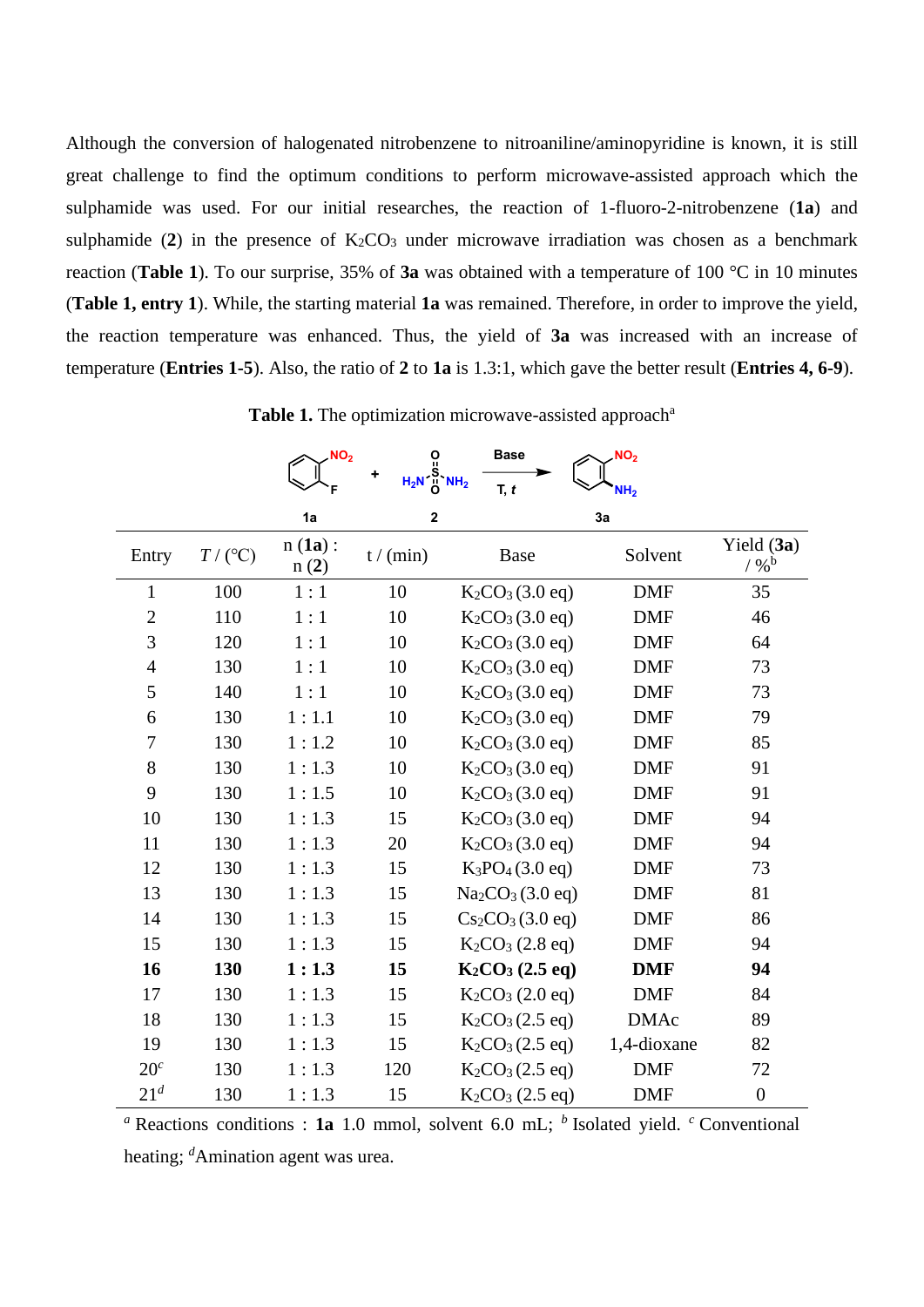Then, prolonging the reaction time to 15 and 20 minutes could give the higher yield (**Entries 8, 10, 11**). Furthermore, the effect of bases was explored, and 2.5 equivalents of  $K_2CO_3$  was identified as the best one (**Entries 10, 12-17**). Finally, the different solvents were screened, among these solvents, DMF was the most suitable (**Entries 16, 18, 19**). Compared with conventional heating method (**Entry 20**), microwave irradiation could significantly accelerate the reaction and notably improve the yield. Additionally, **3a** could not be obtained when the sulphamide was replaced with urea (**Entry 21**). As a result, the combination of 1.0 mmol  $1a$ , 1.3 mmol  $2$  and  $2.5$  mmol  $K_2CO_3$  in DMF with a temperature of 130 °C in 15 minutes was fixed (**Entry 16**), as optimal conditions.

Once the optimized reaction conditions were identified, the limitations and scope of the microwave-assisted approach were examined. Various halogenated nitrobenzene/pyridine were explored, the results were shown in **Table 2**. The reaction between  $1a-1m$   $(X = F)$  and 2 always went smoothly. Both electron-withdrawing and electron-donating groups, such as 4-trifluoromethyl (**3f**), 4-cyano (**3g**), 4-methoxycarbonyl (**3h**), 4-nitro (**3i**) and 4-methyl (**3b**), 4-halogen (**3c**-**3e**) afforded the desired products in excellent yields. In addition, 5- and 6-substituted nitroanilines were also afforded (**3j-3m**).





*<sup>a</sup>*Reactions conditions : **1a-1s** 1.0 mmol, **2** 1.3 mmol, **K2CO<sup>3</sup>** 2.5 mmol, solvent 6.0 mL; Isolated yield;  ${}^bX = F$ ;  ${}^cX = Cl$ .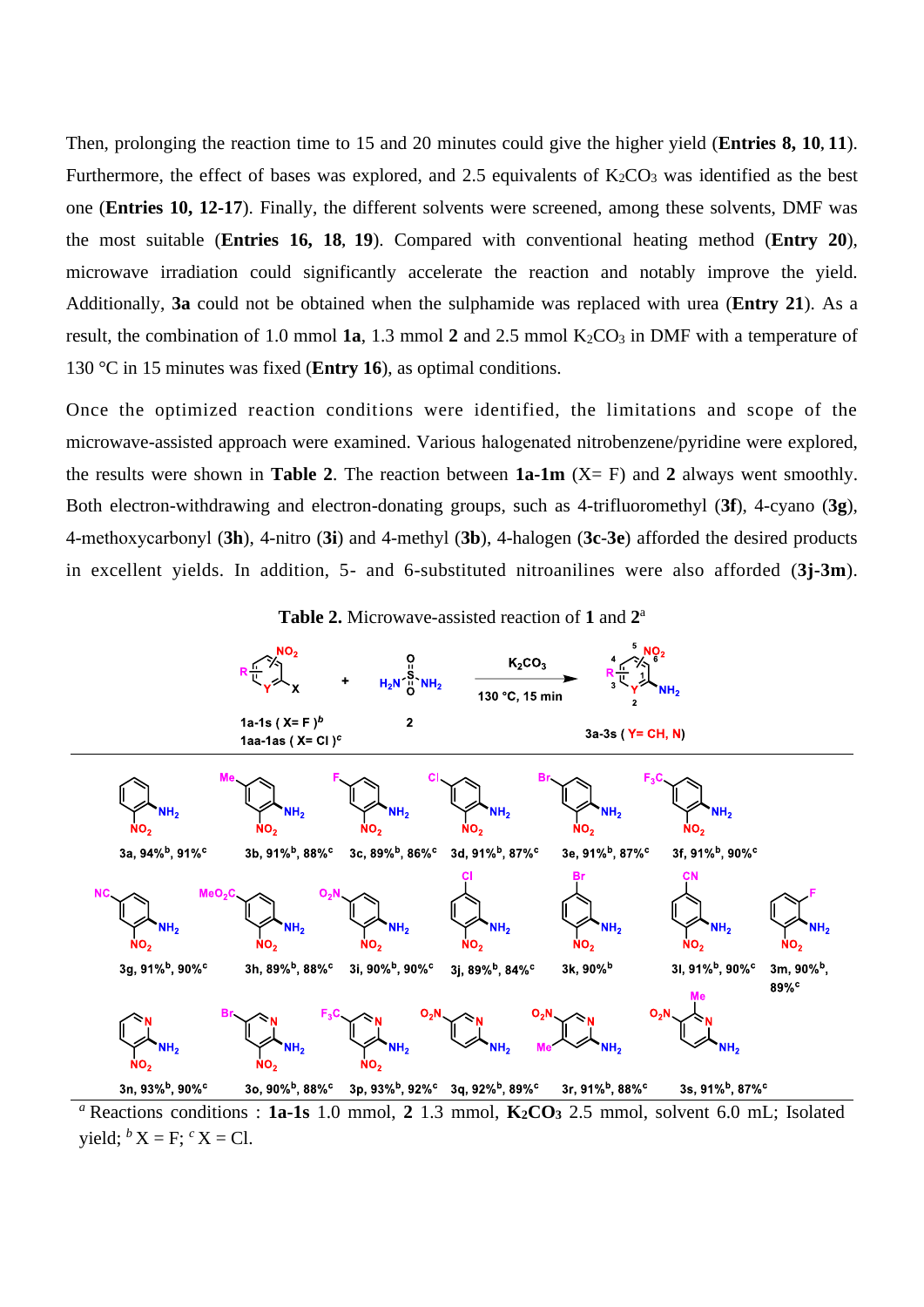To increase the scope of microwave-assisted method, the reaction of fluoro-nitropyridine fluoride nitropyridine (**1n-1s**) and **2** was tested. The yields of **3n**-**3s** were higher than 90%. Furthermore, it was obvious that the reaction of chlorinated nitrobenzene/pyridine (X= Cl) and **2** could produce the target compounds in good to excellent yields (**Table 2**).

Notably, the reaction of **1bb**, **1bc** and **2** could give **3bb** in good yields (**Scheme 2**).



**Scheme 2.** Synthesis of **3bb**

To fully demonstrate the applicability of this methodology, a scale-up reaction for **1b**, **1n**, **1q** and **2** (sulphamide) were carried out. The yields were higher than 85% (**Scheme 3**).



**Scheme 3.** Gram-scale synthesis

More importantly, the reaction mechanism to **3n** was shown in **Scheme 4**. The intermediate **5** was obtained through nucleophilic aromatic substitution  $(S<sub>N</sub>Ar)$  reaction. Then, potassium sulfamate (6) was released in the presence of  $K_2CO_3$  to obtain target compound  $3n^{3, 20, 21}$ 



**Scheme 4.** Proposed reaction mechanism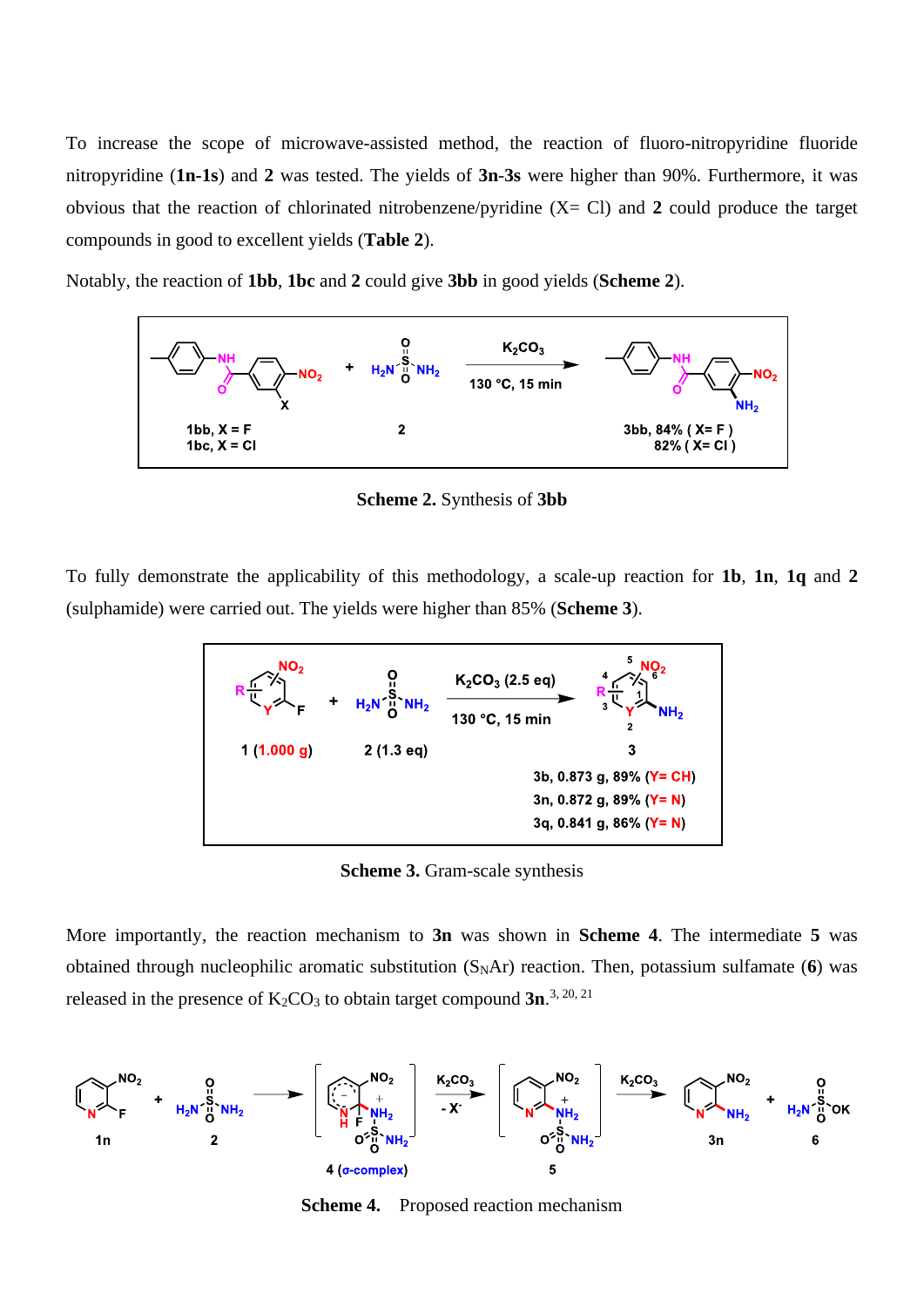Finally, the effect of **3a-3s** on soybean seed germination was determined (**Table 3**). The inhibition activity of **3d**, **3g**, **3i**, **3m**, **3q-3s** were higher than 60%. Especially, the **3m** could significantly inhibited seed germination like to plant hormone abscisic acid (ABA).<sup>22</sup>

| Comp           |                 | $50 \mu M$       | Comp           | $50 \mu M$      |                  |  |
|----------------|-----------------|------------------|----------------|-----------------|------------------|--|
| ound           | Inhibition rate | Germination rate | ound           | Inhibition rate | Germination rate |  |
| 3a             | $48.9 \pm 3.8$  | $25.6 \pm 1.9$   | 31             | $44.4 \pm 3.8$  | $27.8 \pm 1.9$   |  |
| 3 <sub>b</sub> | $57.8 \pm 3.8$  | $21.1 \pm 1.9$   | 3m             | $91.1 \pm 3.8$  | $4.4 \pm 1.9$    |  |
| 3c             | $44.4 \pm 3.8$  | $27.8 \pm 1.9$   | 3n             | $57.8 \pm 3.8$  | $21.1 \pm 1.9$   |  |
| 3d             | $62.2 \pm 3.8$  | $18.9 \pm 1.9$   | 3 <sub>o</sub> | $51.1 \pm 3.8$  | $24.4 \pm 1.9$   |  |
| 3e             | $53.3 \pm 6.7$  | $23.3 \pm 3.3$   | 3p             | $53.3 \pm 0.0$  | $23.3 \pm 0.0$   |  |
| 3f             | $51.1 \pm 3.8$  | $24.4 \pm 1.9$   | 3q             | $64.4 \pm 3.8$  | $17.8 \pm 1.9$   |  |
| 3g             | $66.7 \pm 6.7$  | $16.7 \pm 3.3$   | 3r             | $66.7 \pm 6.7$  | $16.7 \pm 3.3$   |  |
| 3h             | $53.3 \pm 6.7$  | $23.3 \pm 3.3$   | 3s             | $60.0 \pm 6.7$  | $20.0 \pm 3.3$   |  |
| 3i             | $66.7 \pm 6.7$  | $16.7 \pm 3.3$   | <b>ABA</b>     | $100.0 \pm 0.0$ | $0.0 + 0.0$      |  |
| 3j             | $26.7 \pm 6.7$  | $36.7 \pm 3.3$   | <b>CK</b>      | $50.0 \pm 3.3$  |                  |  |
| 3k             | $40.0 \pm 0.0$  | $30 \pm 0.0$     |                |                 |                  |  |

**Table 3.** The inhibition activity of **3a-3s** on soybean seed germination (%)

In summary, we have reported a microwave-assisted approach to nitroaniline/aminopyridine. With low consumption, environment friendly, gram-scale synthesis, good substrate scope and excellent product yields, this methodology is superior to the existing approach. Additionally, the target compounds **3a-3s** could inhibit soybean seed germination at the concentration of 50 µM. Furthermore, the inhibition rate of **3d**, **3g**, **3i**, **3m**, **3q-3s** on soybean seed germination was more than 60%. Especially, the inhibition rate of compound **3m** was higher than 90%.

### **SUPPORTING INFORMATION**

Supplementary (synthesis of the target molecule,  ${}^{1}H$  and  ${}^{13}C$  NMR spectra, etc.) data associated with this article can be found, in the online version, at URL: https://www.heterocycles.jp/newlibrary/downloads/PDFsi/27667/104/8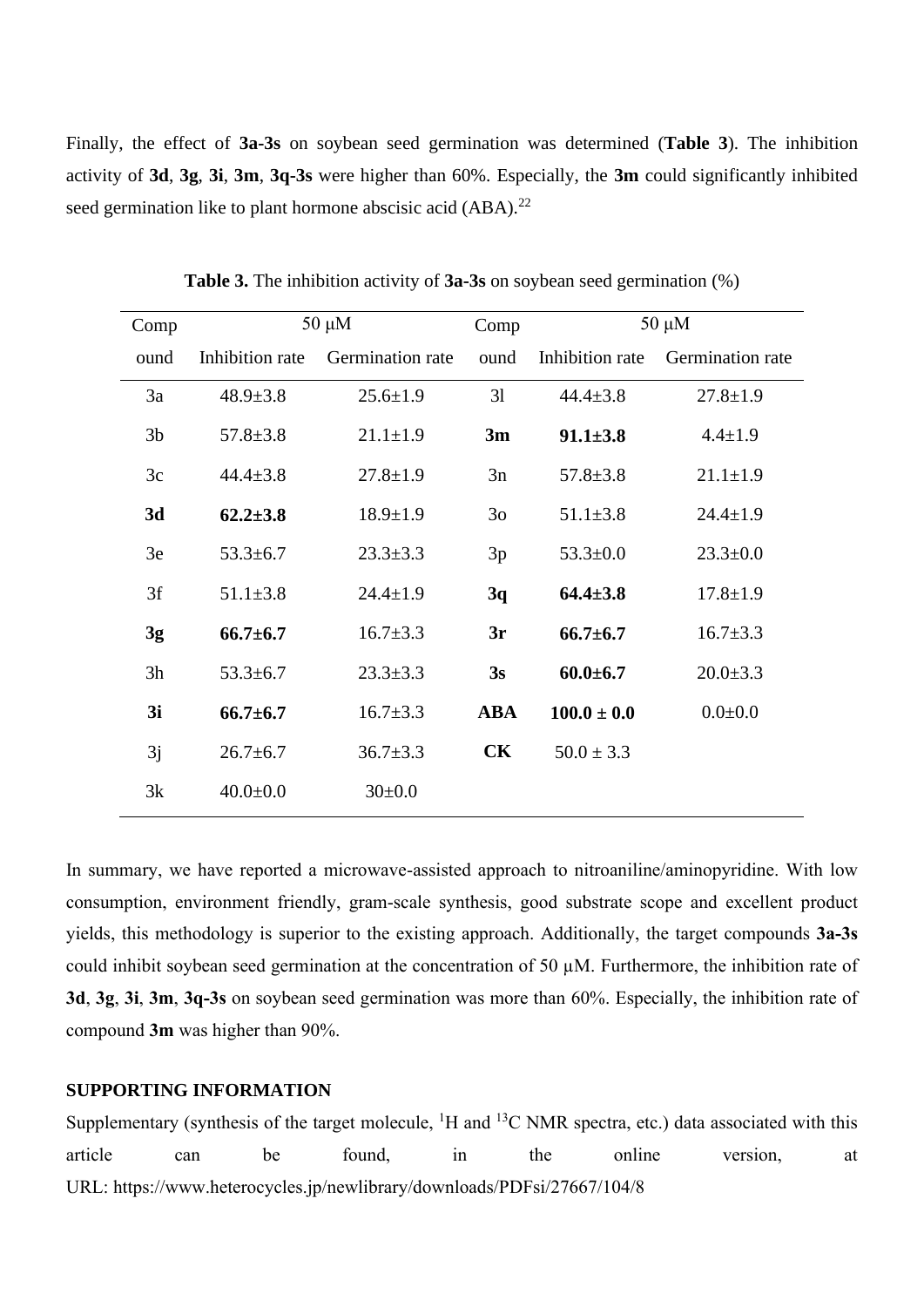#### **ACKNOWLEDGEMENTS**

The research was supported by the Natural Science Foundation of Hunan Province Youth Project (**No.2021JJ40515**), the Scientific Research Fund of Hunan Provincial Education Department (**No.21B0677**) and Specialized Research Fund for High-level talented person of Shaoyang University.

#### **REFERENCES**

- 1. J. M. Arjona-Lopez, S. Tienda, I. Arjona-Girona, F. M. Cazorla, and C. Lopez-Herrera, *Biol. Control.*, 2019, **136**, 103996.
- 2. J. F. Serrano, E. Ruiz, P. Hellin, A. Lacasa, and P. Flores, *J. Agric. Food Chem.*, 2010, **58**, 2433.
- 3. Z. Y. Huang, M. Liu, Y. J. Mao, Y. D. Chen, Y. P. Wang, and C. Liu, *Tetrahedron Lett.*, 2019, **60**, 626.
- 4. D. A. DeGoey, H. J. Chen, P. B. Cox, and M. D. Wendt, *J. Med. Chem.*, 2018, **61**, 2636.
- 5. A. S. Wagman, R. S. Boyce, S. P. Brown, E. Fang, D. Goff, J. M. Jansen, V. P. Le, B. H. Levine, S. C. Ng, Z. J. Ni, J. M. Nuss, K. B. Pfister, S. Ramurthy, P. A. Renhowe, D. B. Ring, W. Shu, S. Subramanian, X. H. A. Zhou, C. M. Shafer, S. D. Harrison, K. W. Johnson, and D. E. Bussiere, *J. Med. Chem.*, 2017, **60**, 8482.
- 6. X. Liu, L. L. Su, Z. X. Zhou, L. P. Niu, L. G. Gao, H. H. Ju, F. X. Li, X. L. Li, and H. Chen, *Chin. J. Org. Chem.*, 2021, **41**, 2861.
- 7. Y. Y. Guo, X. J. Chen, S. W. Li, Z. H. Cai, and L. He, *Chin. J. Org. Chem.*, 2021, **41**, 3692.
- 8. L. M. Khachigian, *Cancer Lett.*, 2021, **522**, 57.
- 9. Q. Chi, Z. Q. Lv, and W. Song, *J. Trop. J. Pharm. Res.*, 2021, **20**, 2143.
- 10. T. K. Le, G. S. Cha, H. H. Jang, T. H. Nguyen, T. T. M. Doan, Y. J. Lee, K. D. Park, Y. Shin, D. H. Kim, and C. H. Yun, *Process Biochem.*, 2019, **87**, 95.
- 11. W. J. Coates, B. Connolly, D. Dhanak, S. T. Flynn, and A. Worby, *J. Med. Chem.*, 1993, **36**, 1387.
- 12. D. B. Yang and Z. M. Wang, *CN 1693301A (Published Application Number)*, 2005 (in Chinese).
- 13. N. McConnell, B. Frett, and H. Li, *Green Chem. Lett. Rev.*, 2018, **11**, 286.
- 14. H. S. Jung, T. Yun, Y. Cho, and H. B. Jeon, *Tetrahedron*, 2016, **72**, 5988.
- 15. X. Huang, R. Xiao, C. R. You, T. Yan, and M. Z. Cai, *J. Chem. Res.*, 2017, **41**, 315.
- 16. S. X. Cai, J. C. Huang, S. A. Espitia, M. Tran, V. I. Ilyin, J. E. Hawkinson, R. M. Woodward, E. Weber, and J. F. W. Keana, *J. Med. Chem.*, 1997, **40**, 3679.
- 17. Y. B. Li, S. Huang, C. S. Liao, Y. Shao, and L. Chen, *Org. Biomol. Chem.*, 2018, **16**, 7564.
- 18. Z. Y. Huang, J. F. Yang, Q. Chen, R. J. Cao, W. Huang, G. F. Hao, and G. F. Yang, *RSC Adv.*, 2015, **5**, 75182.
- 19. Z. Y. Huang, J. F. Yang, K. Song, Q. Chen, S. L. Zhou, G. F. Hao, and G. F. Yang, *J. Org. Chem.*,